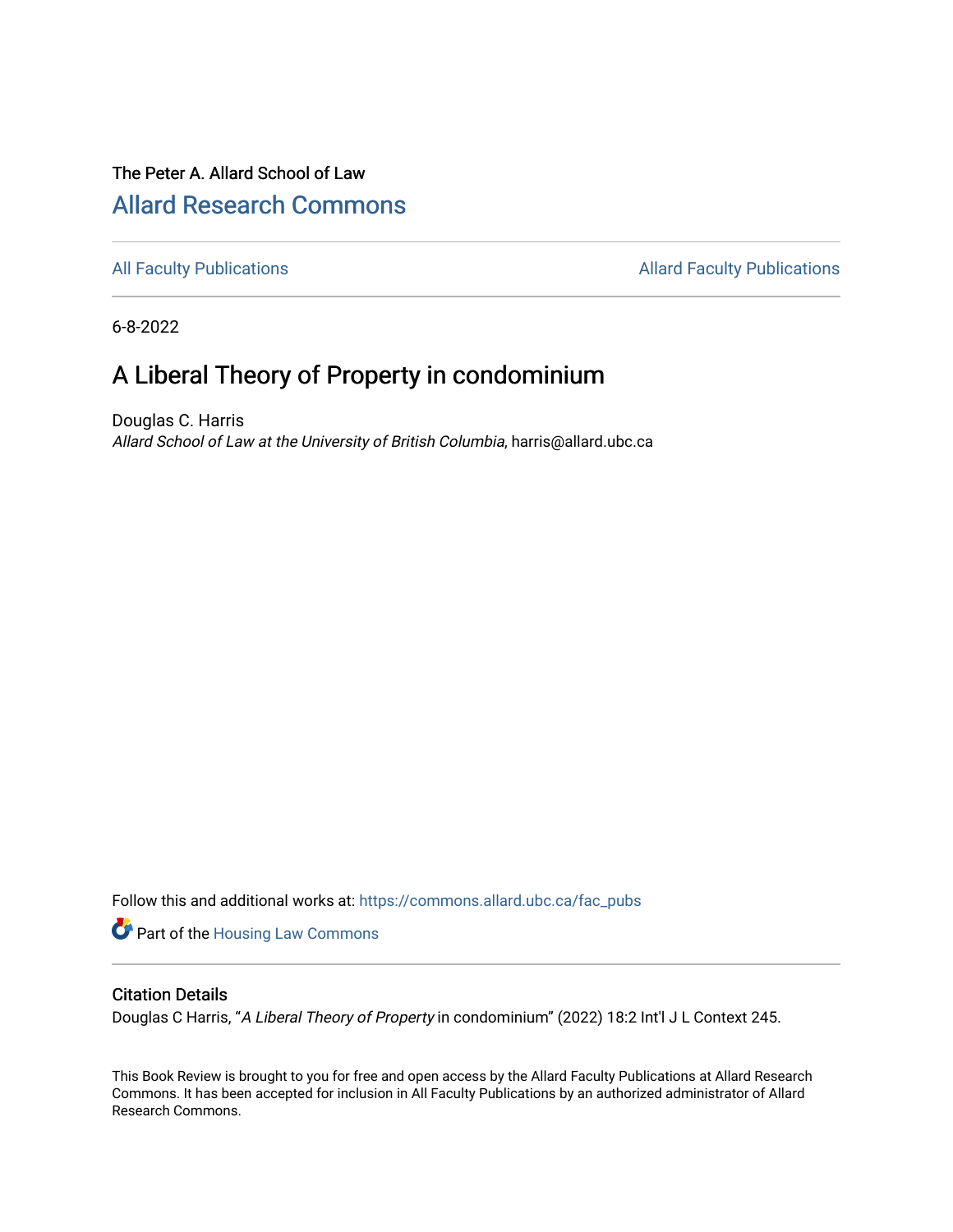#### **Review Symposium**

### *A Liberal Theory of Property* **in condominium**

Douglas C. Harris

The building engineer's report on the low-rise condominium apartment building details the scope of work required. The roof is leaking, the elevator requires seismic upgrading, the windows and exterior siding are failing, and the heating system needs rebuilding. Although the owners of the individual apartments have been paying monthly fees in anticipation of these common property expenses, each owner faces a substantial special levy to cover the expected costs.

The land developer's offer to purchase the complex is eye-popping. Anticipating that the city will permit it to demolish the existing building and construct a high-rise condominium apartment tower on the site, the developer has offered owners a significant premium to induce their collective sale. If they were to accept the offer, owners would receive approximately twice the assessed value of their units based on individual sale.

This scenario – the need for extensive and expensive renovations and an attractive purchase offer – is increasingly common as condominium buildings age and as cities change and grow. In some developments, it produces conflict between those owners who want to sell and those who wish to retain their individual apartments. In turn, the conflict raises important questions about the appropriate threshold for owner consent: should the dissolution of condominium and the resulting termination of private property interests require the unanimous consent of owners, or is a majority or super-majority vote sufficient?

Hanoch Dagan's *A Liberal Theory of Property* (2021) builds a justification for private property from the core value of autonomy. Property, and private property in particular, is justified, argues Dagan, for its capacity to foster and promote individual self-determination. The rules of property, and the power they confer to owners, are legitimate to the extent that they follow "property's autonomy-enhancing function" (Dagan, 2021, p. 3). Dagan builds this autonomy-enhancing theory for property on three pillars: first, the private authority that flows from property, and which promotes individual self-determination, must be carefully delineated such that the power of owners over others extends only so far as is necessary for their self-determination; second, the "profound heterogeneity of property types" (Dagan, 2021, p. 6) reveals an essential and desirable structural pluralism that offers a range of meaningful choices in support of self-determination; and finally, property's autonomy-enhancing role is premised on a mutual or reciprocal respect for self-determination that extends to owners and non-owners and that guides interpersonal relations under a principle of relational justice.

How might Dagan's liberal theory of property, rooted in and sustaining individual autonomy, help us to navigate the scenario set out above where the goals of owners within condominium collide? In this case, the stakes are high. To require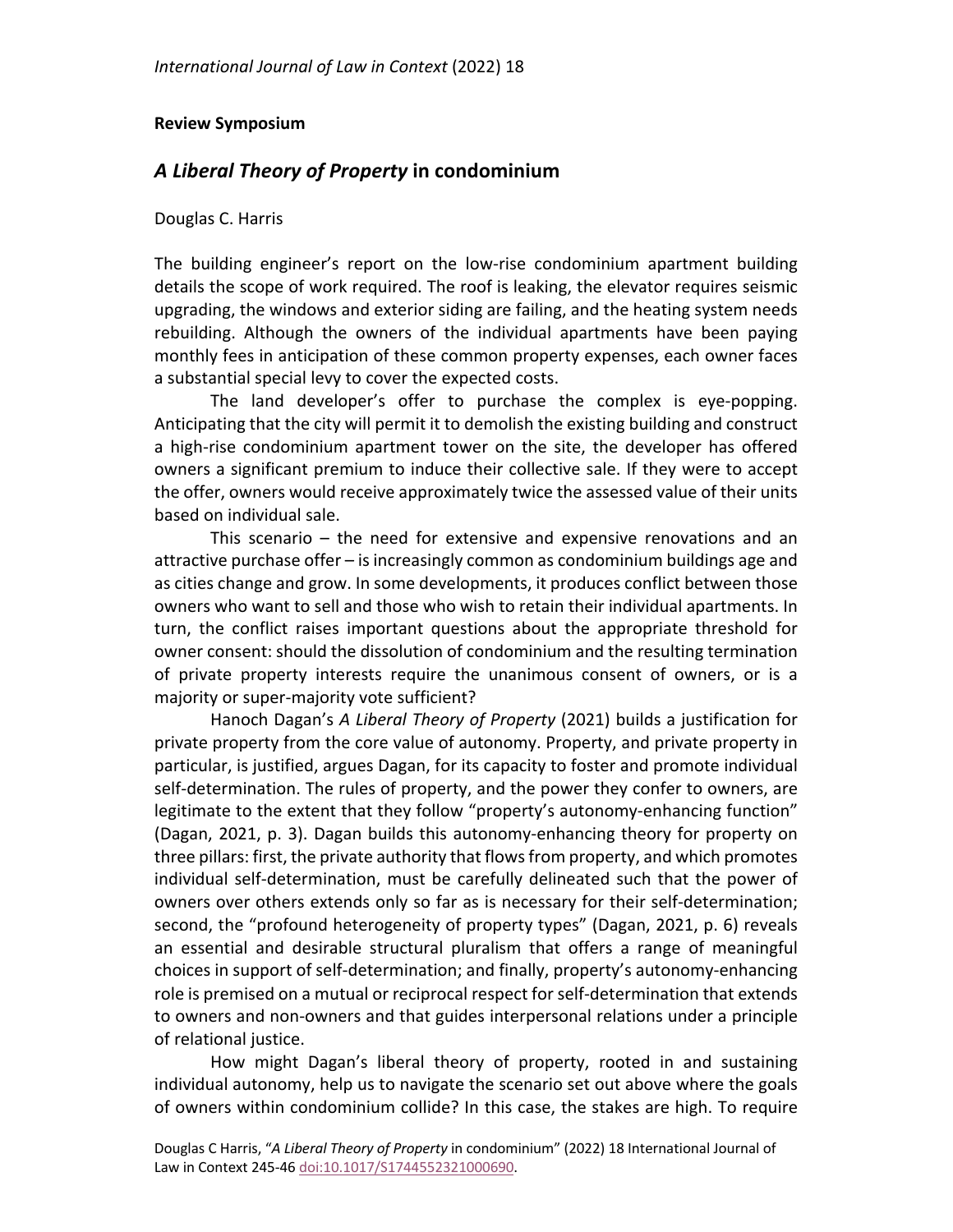unanimous consent to dissolve condominium would enable a single owner or small group of owners to frustrate the interests of the many in realizing the value of their property interests. Conversely, to allow a majority of owners to push through dissolution, and thus terminate the private property interests of all owners, is to enable a form of private taking; those owners opposed to the sale will be compensated, and handsomely so in this scenario given the developer's premium, but the transfer will not be voluntary.

Perhaps most importantly, Dagan's liberal theory of property creates space for engaging with conflicts between owners, not just between an owner and everyone else. Condominium—a form of common interest community which Dagan and Michael Heller (Dagan and Heller, 2001) have described elsewhere as an example of a liberal commons—is a relatively recent addition to the range of available property institutions. It packages a private interest to an individual unit in a multi-unit development with an undivided share of the common property and a right to participate in governing the whole. This combination embeds relations between owners into the fabric of the property interest it creates. To engage with this property institution is to recognize, as Dagan insists, that property law is not only "about vindicating the rights of autonomous excluders," but also "about creating governance institutions that manage potential conflicts of interest among individuals who are stakeholders" (Dagan, 2021, p. 82). The "internal life of property" requires attention, argues Dagan, not just "its foreign affairs" (Dagan, 2021, p. 82), and nowhere is this clearer than in condominium.

What, then, of the conflict between owners over the dissolution of condominium? The characterization of non-consensual dissolution as a taking of property may seem to determine the outcome. How could the involuntary termination of private interests in land, precipitated by neighbouring owners, conform with Dagan's guiding principle of reciprocal respect for self-determination? Particularly where residential property is concerned, a rule of property that allows for the private taking of home seems to strike at the core of the autonomy-enhancing work of property. Even so, over the last two decades an increasing number of jurisdictions have shifted from a presumption that a collective sale (and thus the termination of private interests within condominium) requires the consent of all owners, to a presumption that it may proceed on the strength of a super-majority vote.

Dagan suggests an explanation in his observation that among the variety of common interest communities, owners with condominium tend to combine for utilitarian rather than social reasons (Dagan, 2021, p. 85); the legal form is used primarily to facilitate private ownership, not to build intentional community. As a result, a presumption that dissolution may proceed with a super-majority vote, and thus would be in the best interests of most owners, fits this utilitarian calculus. However, that calculus is not always determinative. A justification for property founded in autonomy requires more than a cost-benefit analysis and more than simple reciprocity. Dagan insists that "[r]espect for others' self-determination is